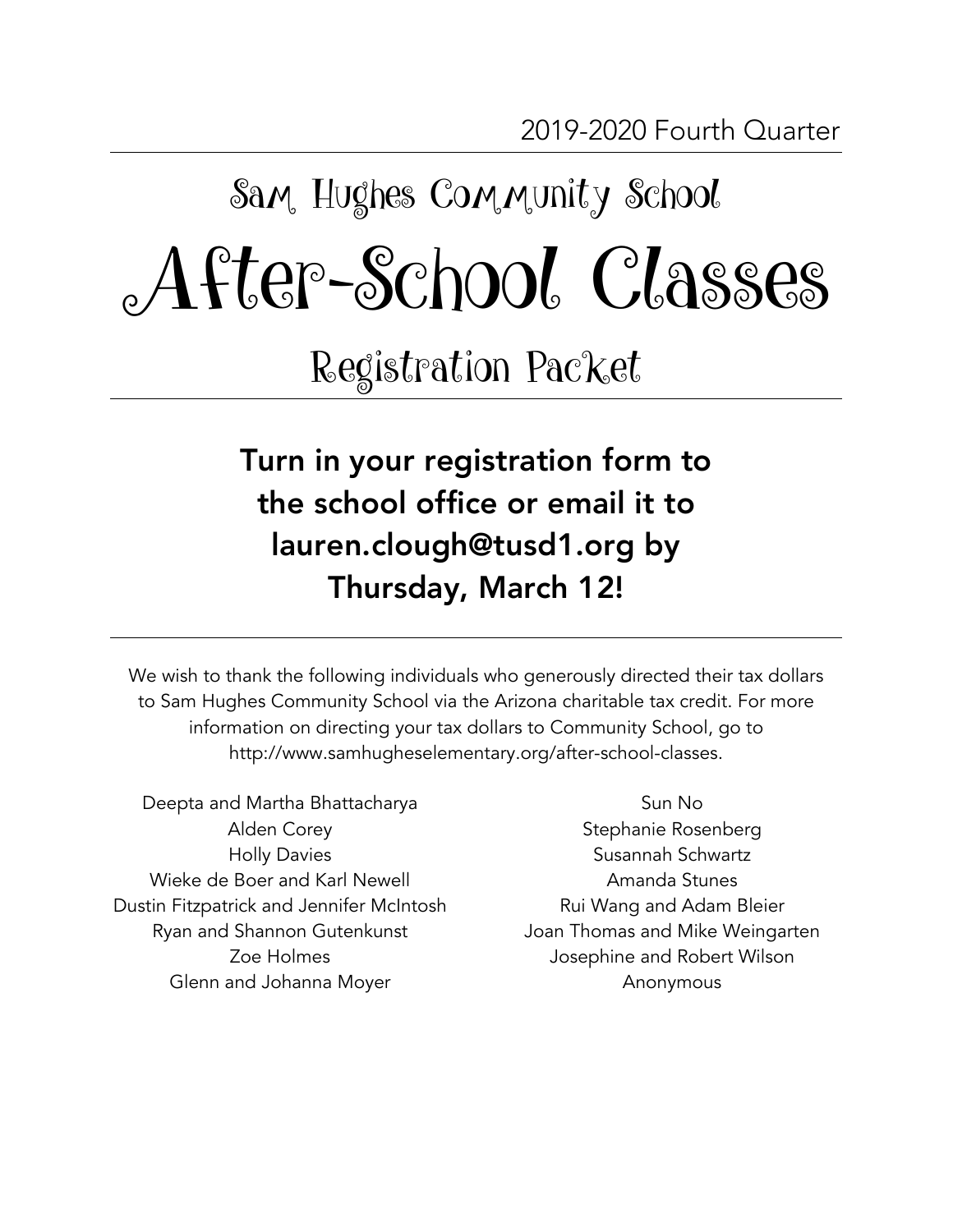### **Dates and Times**

After-school classes start Monday, March 23, and run through Friday, May 15. Classes run from 3 p.m. to 4 p.m. The Wednesday schedule is 2 p.m. to 3 p.m. There is a 15 minute snack period in the inner courtyard prior to every class session. Note that there are no classes on:

• Friday, April 10<sup>th</sup> (Spring Holiday)

## **How To Sign Up**

Parents should drop off their registration forms in the school office or email them to lauren.clough@tusd1.org by Thursday, March 12<sup>th</sup>. We will email you a bill for your classes that you can pay online.

For classes that have more kids interested than spots, we hold a lottery to fill the spots. If you would like your child to stay together with a sibling in the lottery, please note that on the registration form so we can ensure spaces for all siblings on a given day. For the two classes with a very high level of interest, robotics and cooking, students can take the class only once in a school year. If you have a child taking robotics or cooking now, that child cannot enter the lottery to take it again this quarter. Please note that students who enrolled in robotics during 3rd quarter are currently taking a 16 week course that will go through the end of the 4th quarter.

Most classes need an enrollment minimum of ten students or they are in danger of being cancelled. Grade ranges for each class have been intentionally set, often for pedagogical reasons or instructor preference. We cannot guarantee enrollment in any class, nor do we "hold" spots for future sessions.

#### **Cost**

Each class has its tuition indicated in the course schedule. Some classes are more expensive because they are taught by an outside vendor (capoeira, drama and magic). There are no refunds for Community School courses. However, your child may be able switch to another subject if space allows. Please note that prices were decreased in previous quarters due to generous fundraising campaigns by the Sam Hughes PTA.

#### **School Dismissal**

At school dismissal, all Community Schools students will meet in the courtyard for their healthful snack. Please make sure that your student(s) knows to meet in the courtyard for snack time.

## **Pick-Up Procedures**

Please indicate on the registration form if your child is walking/biking home, has parent pick-up, or attends Crew Club. For parent pick-up, parents and guardians should pick up students in the classroom promptly at 4 p.m. (3 p.m. Wednesdays). Please bring identification for the first couple sessions while instructors and parents get to know one another. Students attending Crew Club will be walked to the cafeteria at the end of class. Under emergency situations if you are late picking up your child, please